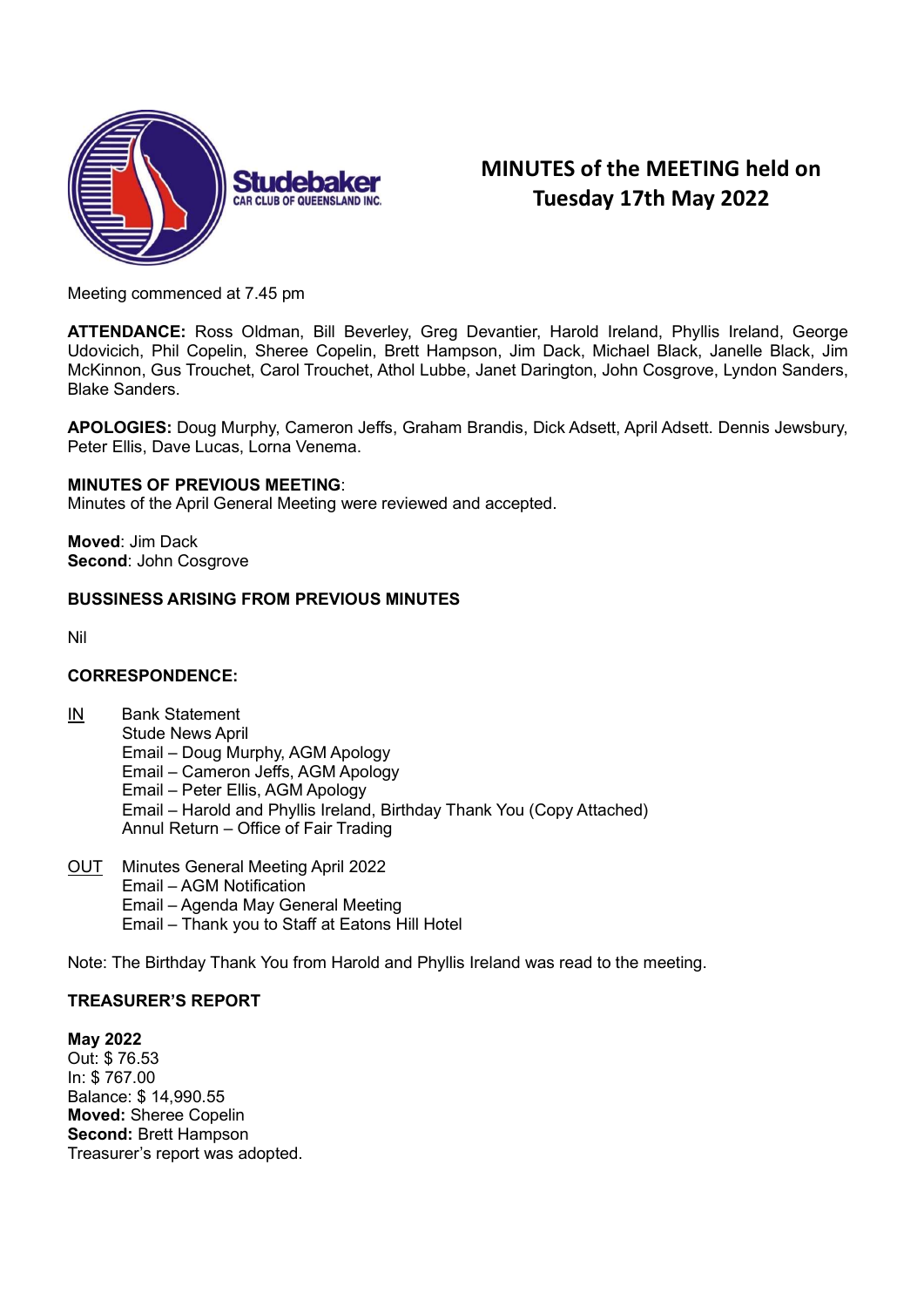# MEMBERSHIP REPORT

Phil advised by email that 82 members had renewed their memberships at this time, with 3 memberships outstanding. The Club has 4 life members.

# SALES REPORT

No sales since the April meeting.

## LIBRARIAN'S REPORT

George advised that no books had been borrowed since the last meeting.

# SOCIAL ORGANISER'S REPORT

Brett advised that the following runs have been planned for the coming weeks:

- 22May22 Chrome Bumper Day, Lakeside
- 29May22 Lunch Run to Lorna Venema's home, Gleneagle
- 11/12 Jun22 Cooly Rocks On Festival, Coolangatta
- 13Aug22 Ipswich Mega Run Mall Markets, Railway Museum and Brewery

Brett also advised that a number of runs had been cancelled due to bad weather.

# WEB EDITOR REPORT

George advised that everything was up to date with the Web Site.

## PUBLICITY REPORT

Nil to report.

#### GENERAL BUSINESS

State Meet 2022. Brett is following up event bookings.

# MEETING CLOSURE

There being no further business Ross thanked everyone for attending and closed the meeting at 8.10pm.

# Raffle

Won by Blake Sanders, Studebaker umbrella.

## NEXT MEETING

Date: Tuesday 14<sup>th</sup> June 2022 Time: 7:30pm Location: With thanks to the The Veteran Car Club of Australia (Queensland) Inc. 1376 Old Cleveland Rd CARINDALE Qld 4152. http://www.vccaq.org/

Attachment: Birthday Thank You from Harold and Phyllis Ireland